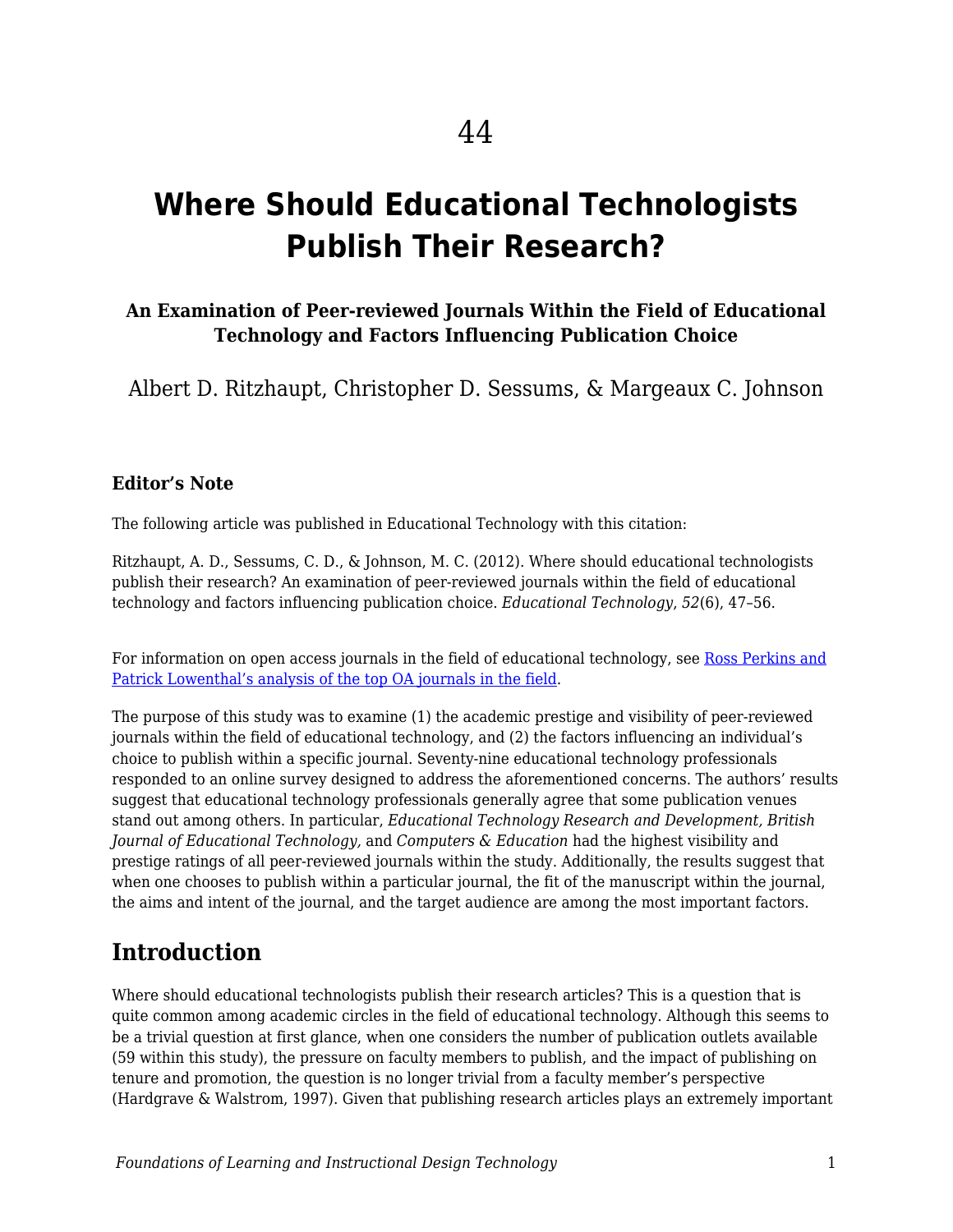function for faculty members, and that tenure and promotion decisions are greatly influenced by the perceived value of publications, determining which journals to use for publication is important, especially in light of the limited knowledge of multidisciplinary tenure and promotion committees (Bray, 2003; Carr-Chellman, 2006; Elbeck & Mandernach, 2009; Hannafin, 1991; Holcomb, Bray, & Dorr, 2003).

In this study, we investigated which peer-reviewed journals in the field of educational technology were recognized as valuable by educational technology professionals through an online survey. The results indicate the different ways an academic publication's visibility, prestige, accessibility, and measurability (impact factor) affect the way educational technology professionals perceive academic publications in their field. In addition, findings show that a publication's audience, as well as the aims and intent of the publication, influence the decision as to where educational technology professionals focus their own publication efforts. We believe such findings can provide guidance for scholars across disciplines in terms of understanding the value and impact of research in the field of educational technology. Furthermore, such findings offer emerging scholars in the field of educational technology guidance as to where they should consider publishing their own research articles.

# **Relevant Literature**

Though publishing in the field of educational technology is an important topic, very little literature has been published on the subject. In an analysis of scholarly productivity in educational technology, Hannafin (1991) had 23 faculty members within the field identify, classify, and rank leading educational technology journals. The study identified the five leading *basic* research journals as *Educational and Communication Technology Journal* (now *Educational Technology Research and Development*), *Journal of Educational Psychology, American Educational Research Journal, Instructional Science,* and the *Journal of Computer-Based Instruction.* In contrast, the leading applied journals in the field were the *Journal of Instructional Development, Educational Technology* (magazine), *Journal of Performance and Instruction, Phi Delta Kappan,* and *TechTrends.* However, this classification of *basic* and *applied* may not be a fully accurate way to categorize these publication venues.

Price and Maushak (2000) conducted an e-mail survey to examine recommendations of senior faculty to doctoral students and junior faculty about publishing and to identify leading journals within the field of educational technology. Three themes that emerged from the analysis of recommendations were to work with a mentor, believe in yourself and what you are researching, and to write frequently. The analysis of the leading journals in the field revealed that *Educational Technology Research and Development, Performance Improvement Quarterly, Educational Technology* (magazine), *Journal of Educational Computing Research,* and *Instructional Science* were the top five journals according to the faculty surveyed.

Holcomb, Bray, and Dorr (2003) examined 30 journals within the field of educational technology on academic prestige, general reading, and classroom use. The research study invited members of the Association for Educational Communications and Technology (AECT) to respond to a survey evaluating the respective publication venues within the field. The findings of the study showed the five overall top publication venues included *Educational Technology Research and Development, Cognition and Instruction, Educational Technology* (magazine), *Journal of Research on Computing in Education* (now *Journal of Research on Technology in Education*), and *Journal of Educational Computing Research.*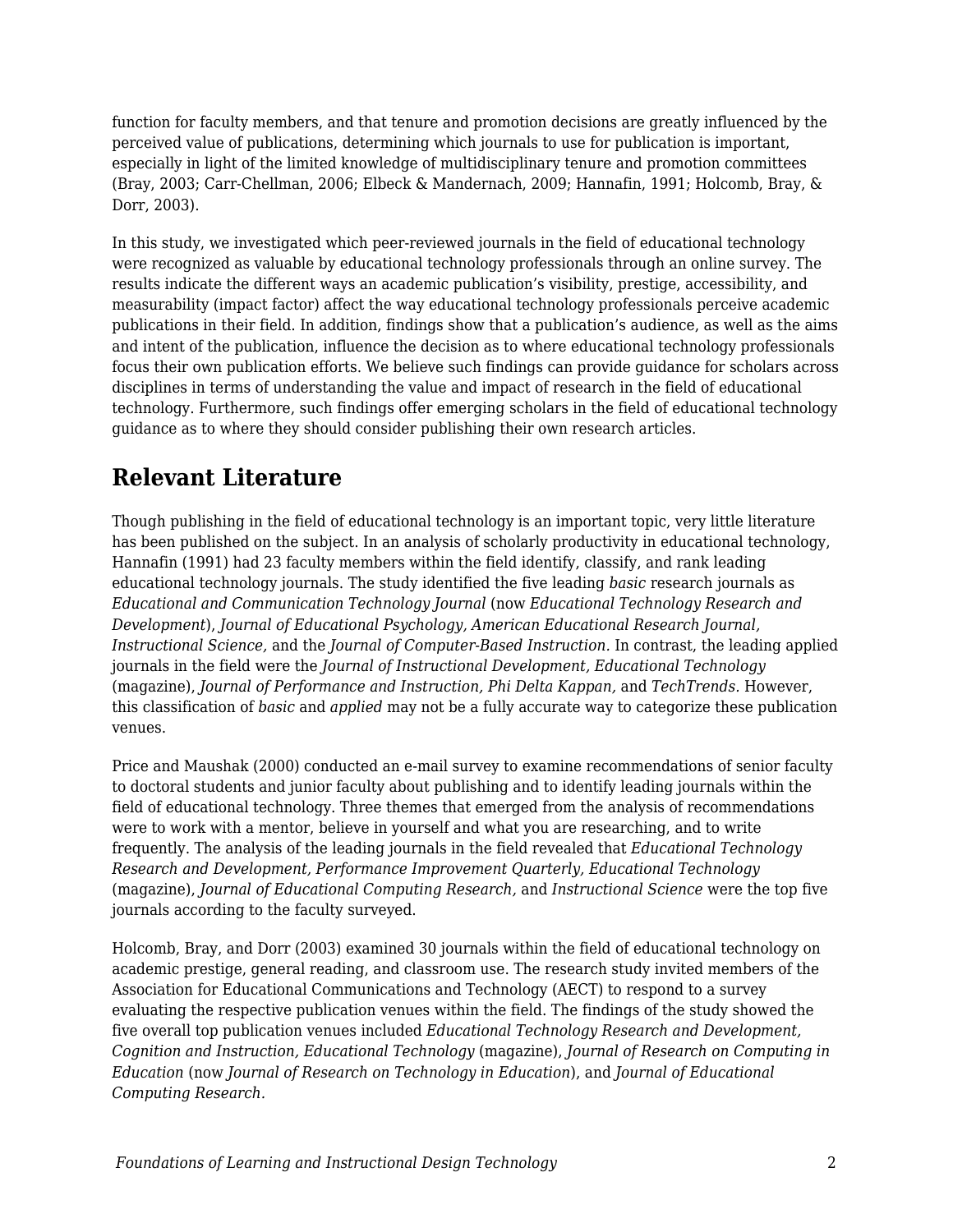Carr-Chellman (2006) examined the question of where successful emerging scholars are most likely to publish their research. This study considered the publication records of 17 emerging scholars (pretenure) from 16 universities. The emerging scholars published a total of 252 discrete papers in journals or magazines, or approximately 15 articles per scholar in the pre-tenure period. The sample of scholars most frequently published in *Educational Technology Research and Development, TechTrends, Journal of Educational Computing Research, Computers in Human Behavior,* and the *Journal of Research on Technology in Education.* The average scholar profile that emerges from these data includes 15 publications total with four or five publications in journals recognized by leaders in the field.

The editorial section of the *Australasian Journal of Educational Technology* analyzed their peer group of journals based on the Australian Research Council's Tiers for the Australian Ranking of Journals. Atkinson and McLoughlin (2008) divided the journals into four tiers (A\*, top 5%; A, next 15%; B, next 30%; and C, bottom 50%). The leading journals according to their rankings include *Computers & Education* and the *British Journal of Educational Technology.* Those classified as A journals include the *Australasian Journal of Educational Technology; Research in Learning Technology; Journal of Computer-Assisted Learning; Australian Educational Computing; Educational Technology and Society; Journal of Technology and Teacher Education; Technology, Pedagogy & Education;* and *Educational Technology Research and Development.*

Elbeck and Mandernach (2009) examined a subset of 46 journals in the field of educational technology relating specifically to online education. In their study, they used several measures, including journal popularity (as measured by the number of Websites that link to the journal Website), journal importance (as measured by Google's page rank algorithm), and journal prestige (as measured by journal editors) to rank order the journals that are relevant to online educators. Using their classification scheme, five journals rank at the top, including in order *International Review of Research in Open and Distance Learning, Journal of Asynchronous Learning Networks, eLearning Papers, Innovate: Journal of Online Education,* and *The American Journal of Distance Education.*

Outside of these publications, we were not able to identify studies that examined the journals within the field of educational technology. Some of the older studies include journals that are no longer in print or have changed names (Hannafin, 1991; Holcomb, Bray & Dorr, 2003). For instance, the *Journal of Instructional Development* is no longer in print and the *Journal of Computing in Teacher Education* has changed its name to the *Journal of Digital Learning in Teacher Education.* Elbeck and Mandernach (2009) largely based their classification on Web-analytics and to a lesser extent on the perceptions of professionals within the field. Atkinson and McLoughlin (2008) provide a tier system, but do not illustrate the system upon which those classifications are made. Put simply, more research is necessary to investigate publishing within the field of educational technology.

# **Purpose**

Publishing research articles plays an extremely important function for university faculty members. Tenure and promotion decisions are greatly influenced by the perceived value of publications. Further, emerging scholars in the field of educational technology need guidance on where they should publish their research articles. Therefore, the purpose of our survey is to answer two questions:

What are the most academically prestigious and visible peer-reviewed publication venues in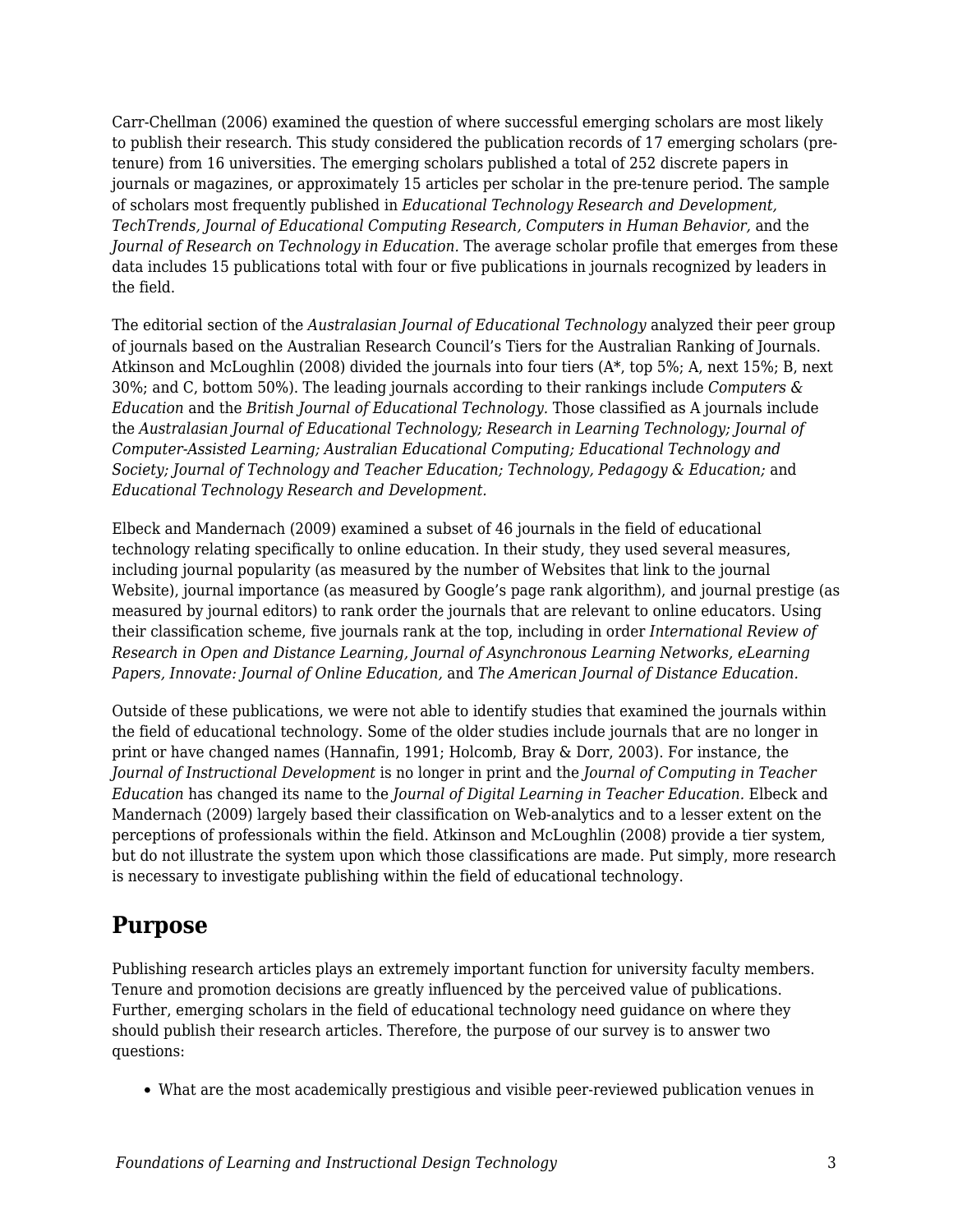the field of educational technology?

What factors influence one's choice to publish in a journal in the field of educational technology?

## **Survey Method**

### **Participants**

Seventy-nine survey respondents were recruited from three prominent educational technology listservs: the Association for Educational Communications and Technology (AECT) members' listserv, the ITFORUM listserv, and the American Educational Research Association's (AERA) Special Interest Group on Instructional Technology member listserv. Of the respondents, 57% were male and 43% were female. The respondents averaged  $13.44$  (SD = 8.30) years of experience in the field of educational technology. The position titles are shown in *Table 1.* As can be gleaned, 11% of respondents represented full professors, 23% represented associate professors, 30% represented assistant professors, and the remaining were visiting professors, lecturers, graduate students, or others. Those classified as other included adjunct professors, teachers, retired professors, and program chairs. Eighty-one percent of the sample came from respondents at doctoral granting universities. Though the vast majority of the respondents were from the United States, other countries were represented in the sample, including Finland, Australia, Greece, Portugal, and Oman.

|  |  | Table 1. Position titles of survey respondents. |
|--|--|-------------------------------------------------|
|  |  |                                                 |

| <b>Position</b>            | n  |
|----------------------------|----|
| Professor                  | 9  |
| Associate Professor        | 18 |
| <b>Assistant Professor</b> | 24 |
| Visiting Professor         | 2  |
| Post-Doctoral Associate    |    |
| Lecturer                   |    |
| <b>Graduate Student</b>    | 16 |
| Other                      | 8  |

#### **Instrument**

This research necessitated the development of a survey that would (1) determine the most academically prestigious and visible publication venues in the field of educational technology, and (2) determine the most important factors relating to the choice of publishing in a journal in the field of educational technology. The survey was split into three sections: (1) background information, (2) factors relating to publication choice, and (3) journals in the field. The background information section included variables like gender, years in the field, academic classification, ethnicity, and research interests. The research team compiled the factors relating to publication choice based on experience and the literature (Bray, 2003; Carr-Chellman, 2006; Elbeck & Mandernach, 2009; Hannafin, 1991; Holcomb, Bray, & Dorr, 2003; Price & Maushak, 2000). After interviewing three educational technology faculty members, the factors were refined. The final list included 23 unique items. The scale was a semantic differential from (1) not important to (5) very important. This section had more than acceptable internal consistency reliability for these data at  $\alpha = .82$ .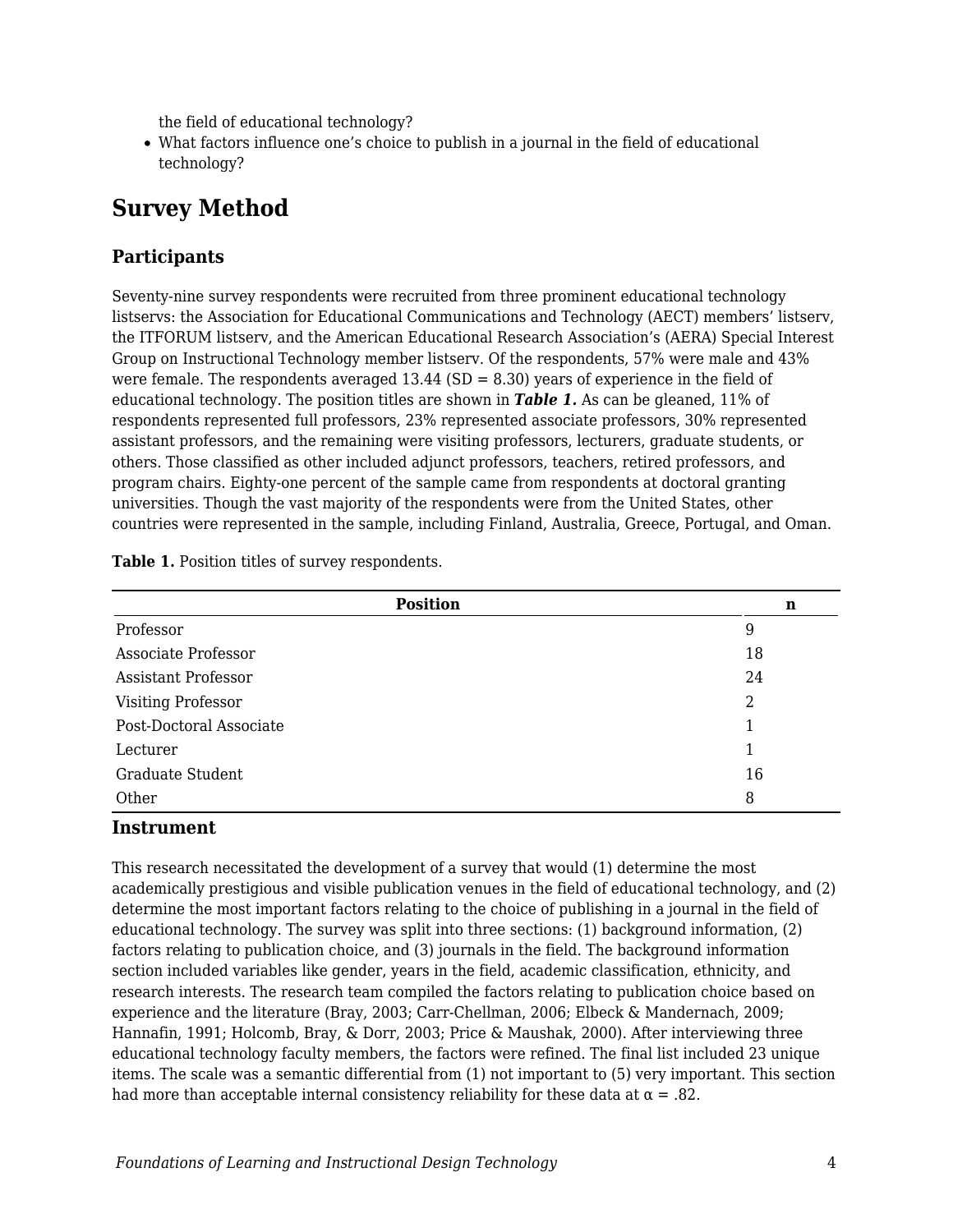The journals within the field section of the survey were compiled in four steps. First, the journals listed in the study by Holcomb, Bray, and Dorr (2003) were included. Second, we searched the Internet for related educational technology journals that were not included within the list. Third, we used the *Cabell* (Cabell, 2007) listing of educational technology journals to supplement our list. Finally, to assure the journals were peer-reviewed, we cross referenced all journals using *UlrichsWeb Global Serials Directory* (2010) or the journal Website. The final list included 59 unique journals related to the field of educational technology. The scale ranged from 1 to 10 with  $1 =$  Never heard of journal,  $2 =$  Low academic prestige, and  $10 =$  High academic prestige. The section demonstrated acceptable internal consistency reliability with a Cronbach alpha at  $\alpha = 0.96$ . The final complete survey was reviewed by four educational technology faculty members for clarity and usability and was deemed acceptable for use.

### **Procedures**

The instrument was made accessible in a Web-based format using LimeSurvey. The researchers made arrangements to send the survey to three educational technology listservs: the AECT members' listserv, the ITFORUM listserv, and the AERA Special Interest Group on Instructional Technology member listserv. Because the survey was sent to three different listservs with cross membership, exact response rates cannot be calculated. The data were collected in November of 2010 and a three week window was left open for respondents to complete the survey. Respondents of the survey were informed that the purpose of the research was: (1) to advance the field of educational technology by determining the most academically prestigious and visible publication venues in the field, and (2) to determine the most important factors relating to the choice of publishing in a journal in the field of educational technology. Finally, the data were analyzed using descriptive statistics.

# **Results**

Our first research question was "What are the most academically prestigious and visible publication venues in the field of educational technology?" We answer this question by evaluating several different criteria related to journals within the field of educational technology. These criteria include the journal visibility, journal prestige, open access, impact factor scores, and the acceptance rates of the journals.

### **Journal Visibility**

An important consideration is how well-recognized a journal is by members within a field. The most visible journals (those journals recognized by professionals within the field) are shown in *Table 2.* As can be gleaned, the most well-recognized journal within the field is *Educational Technology Research and Development,* followed by *British Journal of Educational Technology,* and *Computers & Education.* According to *Appendix A,* the least recognized journals within the field include *Informing Science, Journal of Interactive Instruction Development,* and *Journal of Instruction Delivery Systems.*

**Table 2.** Top 10 journals by journal visibility.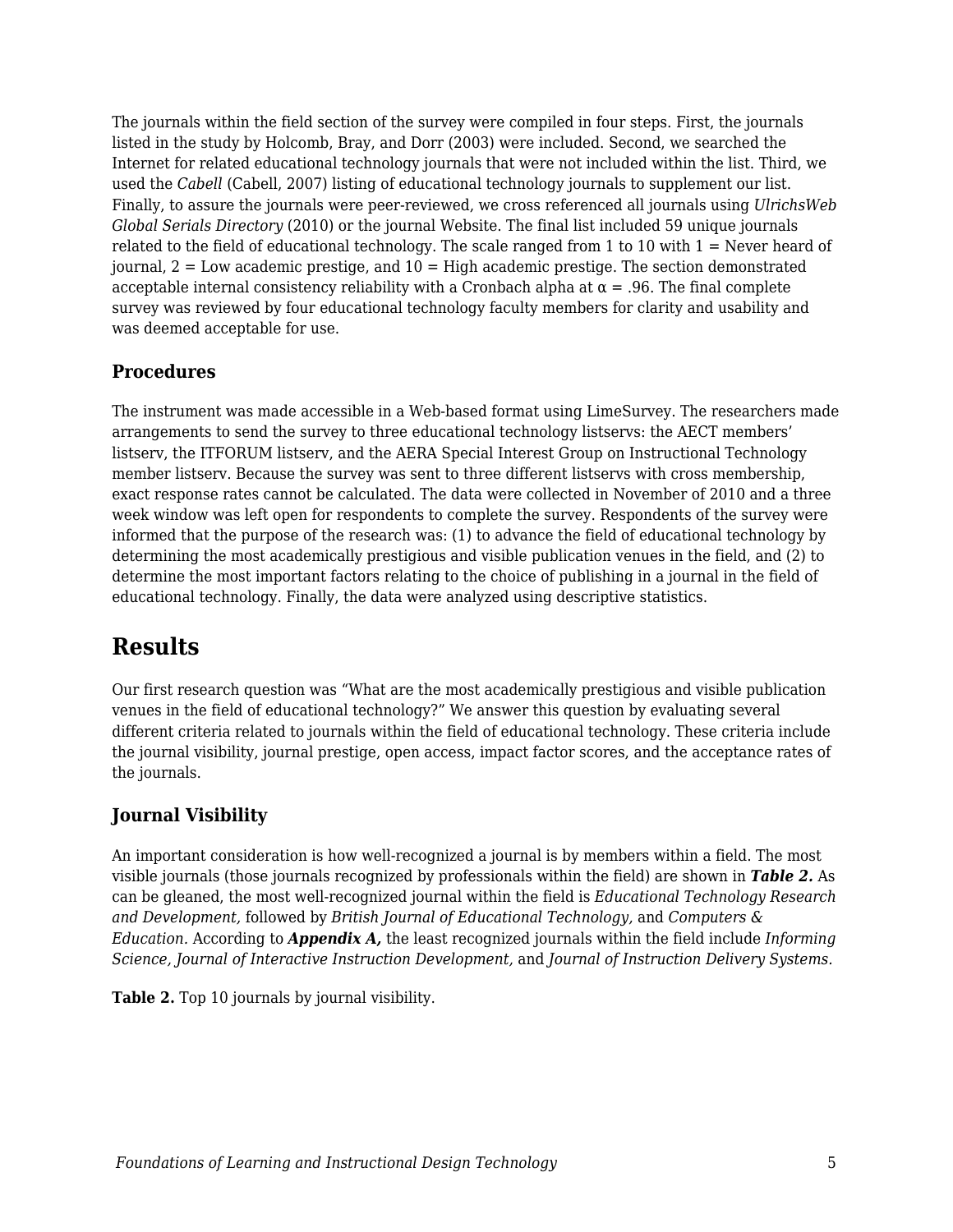| Rank | Journal                                                          | <b>Visibility</b> |
|------|------------------------------------------------------------------|-------------------|
|      | Educational Technology Research and Development                  | 94.94             |
| 2    | British Journal of Educational Technology                        | 92.41             |
| 3    | Computers & Education                                            | 89.87             |
| 4    | TechTrends                                                       | 88.61             |
| 5    | Journal of Computing in Higher Education                         | 87.34             |
| 6    | Australasian Journal of Educational Technology                   | 84.81             |
|      | Journal of Distance Education                                    | 84.81             |
| 8    | Distance Education: An International Journal                     | 83.54             |
| 9    | Association of the Advancement of Computing in Education Journal | 82.28             |
| 10   | Journal of Research on Technology in Education                   | 82.28             |

#### **Journal Prestige**

How highly regarded is a journal according to the perceptions of professionals within a field? The perceived academic prestige of a journal is an important consideration when evaluating journals. Our results, shown in *Table 3,*ordered by the mean responses to the scale on the survey, illustrate that *Educational Technology Research and Development, British Journal of Educational Technology,* and *Computers & Education* are the highest ranking journals in terms of academic prestige. According to *Appendix A,* the least prestigious journals include *Informing Science, Journal of Instruction Delivery Systems,* and *Journal of Educators Online.*

**Table 3.** Top 10 journals by journal prestige.

| Rank | Journal                                         | М    | <b>SD</b> |
|------|-------------------------------------------------|------|-----------|
| 1    | Educational Technology Research and Development | 8.63 | 2.38      |
| 2    | British Journal of Educational Technology       | 7.52 | 2.51      |
| 3    | Computers & Education                           | 6.59 | 2.89      |
| 4    | Distance Education: An International Journal    | 6.05 | 2.76      |
| 5    | The American Journal of Distance Education      | 6.05 | 3.17      |
| 6    | Journal of Research on Technology in Education  | 6.03 | 3.09      |
| 7    | Journal of Computing in Higher Education        | 5.92 | 2.62      |
| 8    | Journal of Distance Education                   | 5.84 | 2.73      |
| 9    | Journal of Educational Technology and Society   | 5.75 | 3.03      |
| 10   | Cognition and Instruction                       | 5.68 | 3.18      |

#### **Open Access Journals**

Open access journals have grown in popularity since the emergence of the World Wide Web. Several of the journals in the field of educational technology are now open access. *Appendix A* shows 22 open access journals related to the field of educational technology. Notably, two of the top ten journals as measured by journal prestige are open access journals: *Journal of Distance Education* and *Journal of Educational Technology and Society.* In general, however, it would appear that traditional closed access journals command a higher level of prestige than do open access journals in the field of educational technology.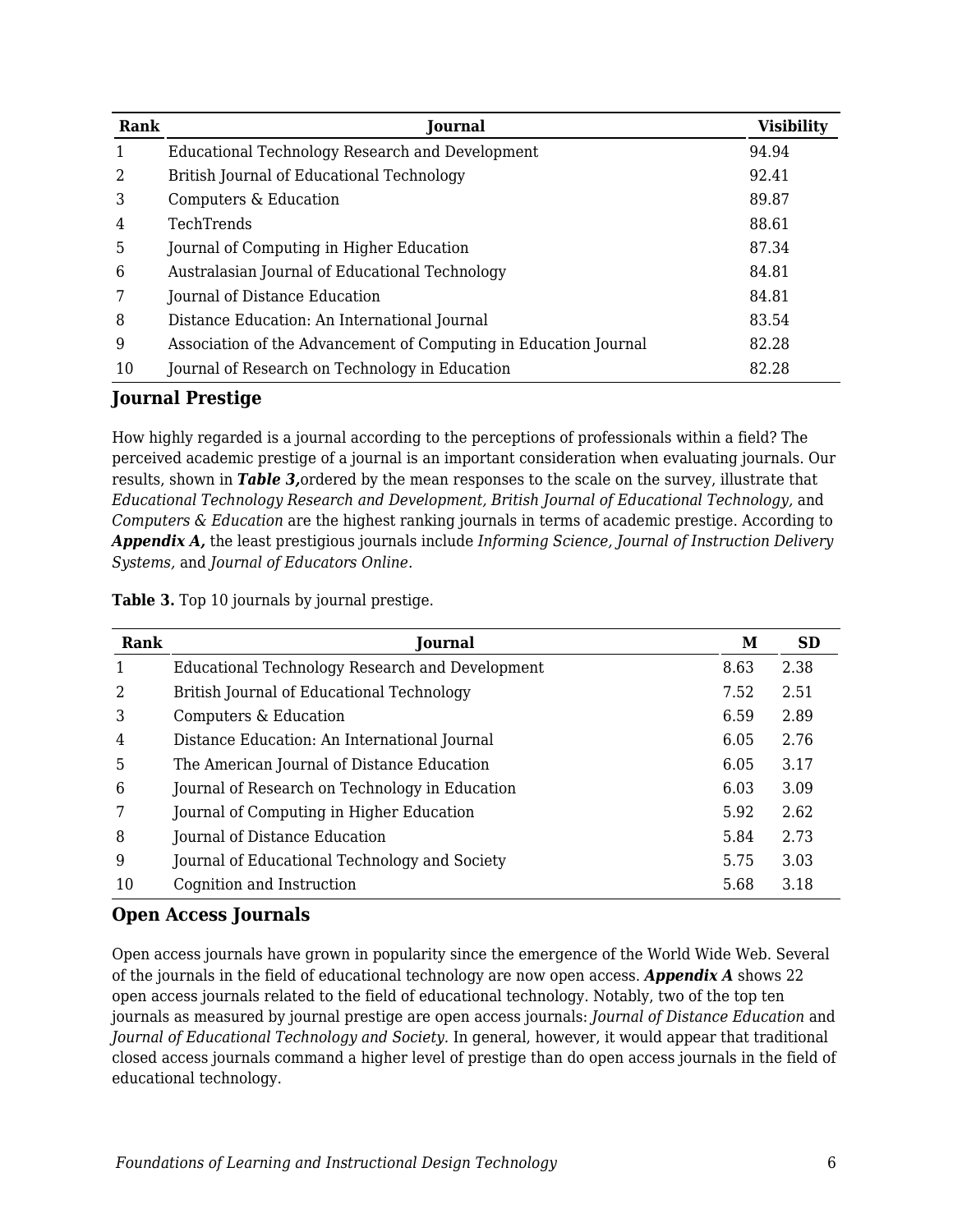#### **Acceptance Rates**

Acceptance rates are also an important consideration when evaluating a journal. We have compiled the acceptance rates of journals listed in *Cabell's* directory (Cabell, 2002a; Cabell, 2002b; Cabell, 2007). The results are shown in *Appendix A.* It appears that the lowest acceptance rates for our journals are somewhere in the range of 11–20%. These journals include *Association of the Advancement of Computing in Education Journal, British Journal of Educational Technology, Cognition and Instruction, Contemporary Educational Psychology, Educational Technology Research and Development, Informing Science, International Journal on E-Learning, International Review of Research in Open and Distance Learning, Journal of Educational Computing Research, Journal of Educational Multimedia and Hypermedia, Journal of Educational Technology and Society, Journal of Interactive Online Learning, Journal of Research on Technology in Education,* and *The American Journal of Distance Education.*

#### **Impact Factor Score Journals**

Though impact factor scores have been critiqued within the domain of education (Togia & Tsigilis, 2006), they still remain an important factor when evaluating the relative importance of a journal. The problem within the field of educational technology is that only a handful of our journals have impact scores calculated. Out of the 59 journals examined within this study, only 14 have impact factor scores. These journals and their 2010 impact factor scores are shown in *Table 4* ordered by impact factor score. As can be gleaned, *Computers & Education* and *British Journal of Educational Technology* have the highest impact factor scores among the impact factor scored journals. Notably, the median impact factor for the 184 journals in the subject category "Education & Educational Research" is 0.649 (Web of Knowledge, 2012). All the journals that we categorized as educational technology are well above that score, with the exception of the *Journal of Educational Computing Research.*

| *2010 impact factor score.                      |                |  |  |  |
|-------------------------------------------------|----------------|--|--|--|
| <b>Journal Name</b>                             | Impact Factor* |  |  |  |
| Computers & Education                           | 2.617          |  |  |  |
| British Journal of Educational Technology       | 2.139          |  |  |  |
| Journal of Computer-Mediated Communication      | 1.958          |  |  |  |
| Contemporary Educational Psychology             | 1.928          |  |  |  |
| Cognition and Instruction                       | 1.885          |  |  |  |
| Computers in Human Behavior                     | 1.865          |  |  |  |
| Memory and Cognition                            | 1.797          |  |  |  |
| Australasian Journal of Educational Technology  | 1.655          |  |  |  |
| Instructional Science                           | 1.473          |  |  |  |
| Journal of Computer Assisted Learning           | 1.250          |  |  |  |
| Educational Technology Research and Development | 1.081          |  |  |  |
| Journal of Educational Technology and Society   | 1.066          |  |  |  |
| Distance Education: An International Journal    | 1.000          |  |  |  |
| Journal of Educational Computing Research       | 0.561          |  |  |  |

**Table 4.** Journals with impact factor scores.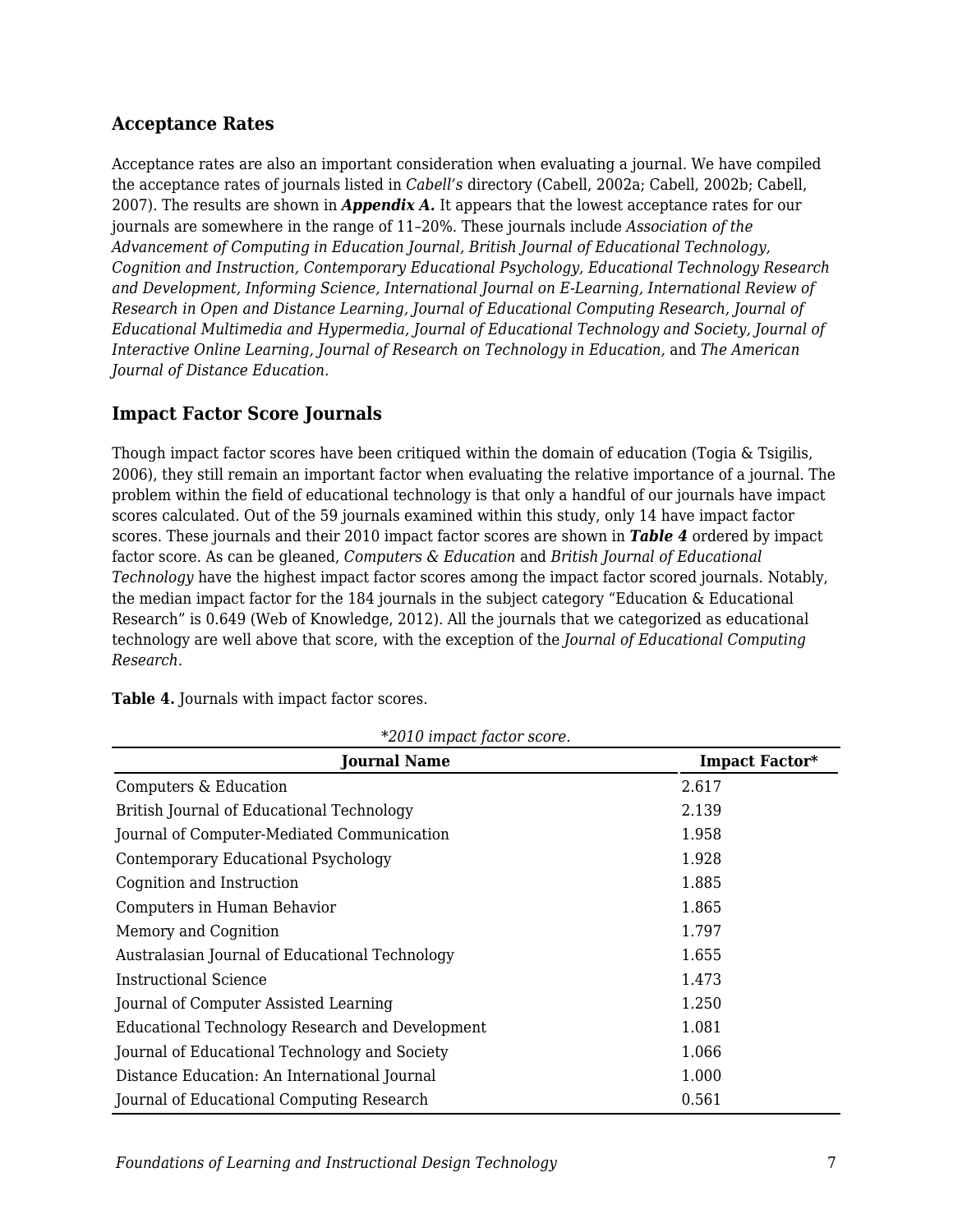#### **Other Journals**

Survey respondents also had the option of providing additional journals in a free-form response. Other journals included *The Journal of the Learning Sciences; Educational Technology* (magazine); *International Journal of Computer-Supported Collaborative Learning; Journal of Science Education and Technology; Educational Researcher; IEEE Spectrum; Journal of Computers in Mathematics and Science Teaching; Technology, Pedagogy, and Education; Learning and Leading with Technology;* and *Journal of Learning Design.*

### **Factors Influencing Choice to Publish in Journal**

Our second research question centers on "What factors influence one's choice to publish in a journal in the field of educational technology?" The decision to publish in a specific journal in educational technology might be influenced by several factors. These factors are illustrated in *Table 5* along with their relative importance as rated by individuals who responded to the survey. The items are ordered by the mean responses to the scale on the survey. According to the respondents, the four most important factors to consider when publishing in a journal include the fit of the manuscript in the journal, the aims and intent of the journal, the target audience of the journal, and the language of the journal. The least important three factors include the publication frequency of the journal, the publisher of the journal, and the price of the journal.

| <b>Factor</b>                                                        | М    | <b>SD</b> |
|----------------------------------------------------------------------|------|-----------|
| Fit of the manuscript in the journal                                 | 4.66 | 0.62      |
| Aims and intent of journal                                           | 4.54 | 0.62      |
| Target audience of journal                                           | 4.32 | 0.67      |
| Language of the journal                                              | 3.85 | 1.18      |
| Speed of peer-review process for the journal                         | 3.81 | 0.89      |
| Acceptance rate of journal                                           | 3.76 | 1.06      |
| Accessibility of journal (e.g., open access)                         | 3.62 | 1.22      |
| Ranking of the journal                                               | 3.59 | 1.26      |
| Indexing of the journal (e.g., SSCI)                                 | 3.54 | 1.14      |
| Impact factor score of journal                                       | 3.46 | 1.26      |
| Flexibility with regard to manuscript rights                         | 3.44 | 1.16      |
| Cost/fee for publishing in the journal                               | 3.41 | 1.43      |
| Method of submission and feedback (e.g., online, e-mail, paper mail) | 3.32 | 1.23      |
| Previous publications with the journal                               | 3.30 | 1.11      |
| Association publishing journal (e.g., AECT)                          | 3.25 | 1.21      |
| The journal's circulation size (e.g., bigger is better)              | 3.25 | 1.01      |
| A co-author's preference                                             | 3.13 | 1.11      |
| Alignment with a conference presentation                             | 3.05 | 1.18      |
| Editor of the journal                                                | 2.86 | 1.09      |
| Editorial review board of journal                                    | 2.85 | 1.16      |
| Publication frequency of journal (e.g., quarterly)                   | 2.71 | 1.11      |
| Publisher of journal (e.g., Springer)                                | 2.48 | 1.19      |
| Price of the journal                                                 | 2.27 | 1.27      |

**Table 5.** Importance of factors relating to choice of publishing in a journal.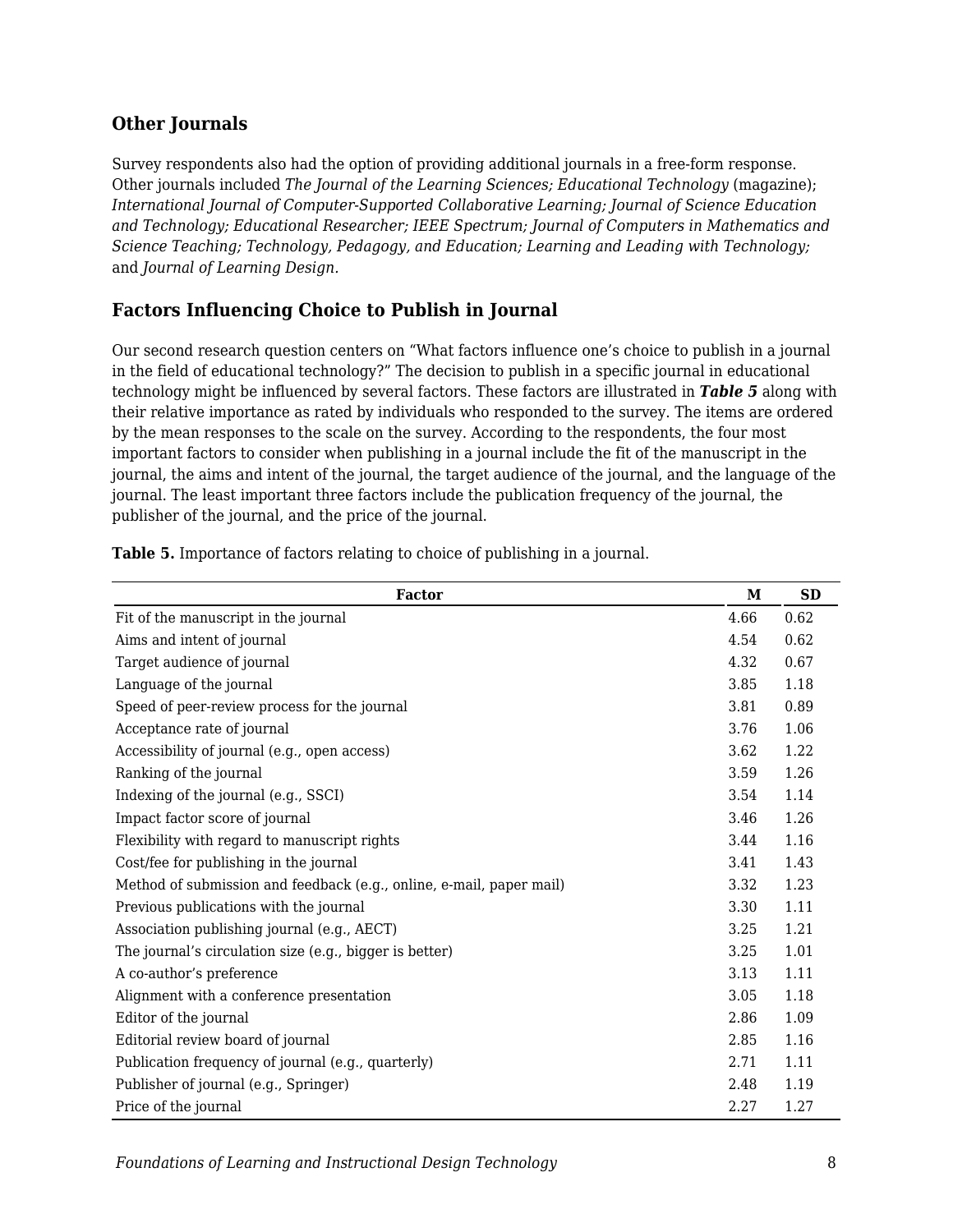Survey respondents also had the option of providing additional factors in a free-form response. Other factors included whether or not the journal is listed in *Cabell's* directories, the quality of feedback provided in a timely manner by the journal, journal's citation style requirements (e.g., APA), the impact of journal on practice, the journal's credibility to the field, and word length or submission requirements.

# **Discussion of Results**

Interpretation of our results must be viewed within the limitations of this study. This study was based on an online survey sent to three leading educational technology listservs. Because of the potential for cross-listings, response rates could not be calculated. The survey was designed from a compilation of journals that may not represent all peer-reviewed journals within the field. For example, we failed to include *The Journal of the Learning Sciences* and *Journal of Computers in Mathematics and Science Teaching,* which are arguably leading publications in the field. Also, our sample only included peer-reviewed publications, so respectable publication outlets like *Educational Technology*magazine were not included by design. This limits the generalizability of the results. Also, our sample represents primarily university faculty members, and thus, does not represent the practitioners within our field. Finally, the results are limited to the expert judgment and candor of the respondents.

By examining the levels of exposure (visibility), respect (prestige), openness (accessibility), and authority (measurability) academic publications offer their readership, survey results suggest that within a community of interest like educational technology members generally agree that there are indeed certain publications that stand out among others. In particular, *Educational Technology Research and Development, British Journal of Educational Technology,* and *Computers & Education* had the highest visibility and prestige ratings and also have impact factor scores. Reasons certain publications rate more favorably still requires further investigation; however, it might be useful to see if the factors considered important by scholars seeking to publish their own works may be connected to their choice of journal.

Our results also provide some helpful contextual information about what factors influence an individual to publish in a particular journal. Respondents suggest that factors like the fit of the manuscript in the journal, the aims and intent of the journal, the target audience of the journal, the language of the journal, and the speed of the peer-review process of the journal are all important factors. Much less important to the respondents was the price of the journal, the publisher of the journal, and the publication frequency of the journal. These results suggest that several factors influence one's choice to publish in a journal.

An academic publication's impact factor score provides reliable evidence marking a scholar's work in his or her field. Yet not all academic journals within the educational technology field are currently indexed. For example, the *Journal of Computing in Higher Education* ranked relatively high in prestige and visibility, yet the journal is not presently indexed by Web of Knowledge (2012). The indexing process itself requires time and money and will eventually catch up with a majority of educational technology publications. For those that are indexed, such ratings are clearly useful for tenure and promotion purposes. However, relying solely on impact data does not clearly show the complete influence of a scholar's work. As such, the results generated from this study offer another method for assessing an educational technology academic publication's reputation among its peers.

For scholars attempting to better understand the value of particular publications in the field of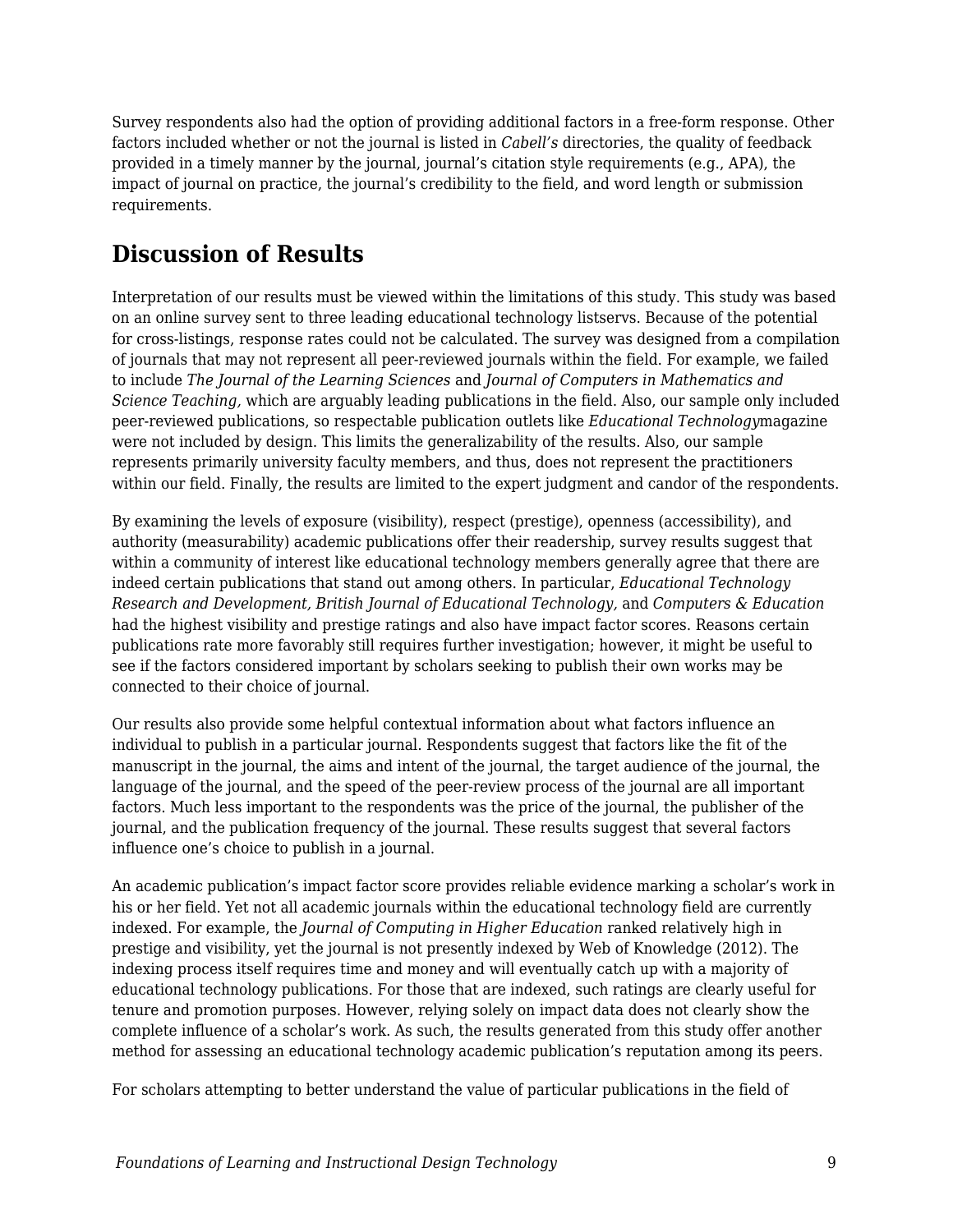educational technology, such findings provide a gauge for better assessing the broader impact an educational technology scholar's work has in the field. This is important for those educational technology scholars seeking tenure in departments and colleges where educational technology scholarship may not be well understood. Survey findings also offer the publishers of educational technology journals feedback in terms of how their market perceives their products. Such information is still useful for an educational technology publication's editorial and marketing departments.

An area of further research includes a deeper investigation into the role openness plays in an academic publication's perceived value to the field. Given the growth and adoption of new digital technologies and open educational resources, open academic journals provide easy access and broader dissemination opportunities for scholars in all fields of research. Our results suggest that open access journals can still be ranked among the most prestigious (*Journal of Distance Education* and *Journal of Educational Technology and Society*). However, more empirical research is necessary to confirm our findings.

#### **Application Exercises**

The article lists many places that you can publish your research. Find a journal/organization and do a little research online. What is the general mission of the organization? What is the procedure to get published?

# **References**

- Atkinson, R., & Mcloughlin, C. (2008). Editorial: Blood, sweat, and four tiers revisited. *Australian Journal of Educational Technology, 24*(4); *http://www.ascilite.org.au/ajet/ ajet24/editorial24-4.html .*
- Bray, K. E. (2003). *Perceived value of academic journals for academic prestige, general reading, and classroom use: A study of journals in educational and instructional technology* (unpublished doctoral dissertation). University of North Texas, Denton, TX.
- Carr-Chellman, A. A. (2006). Where do educational technologists really publish? An examination of successful emerging scholars' publication outlets. *British Journal of Educational Technology, 37*(1), 5–15. Cabell, D. W. E. (Ed.). (2007). *Cabell's directory of publishing opportunities in educational technology and library science.* Beaumont, TX: Cabell Pub. Co.
- Cabell, D. W. E., & English, D. L. (2002a). *Cabell's directory of publishing opportunities in educational curriculum and methods.* Beaumont, TX: Cabell Pub. Co.
- Cabell, D. W. E., & English, D. L. (2002b). *Cabell's directory of publishing opportunities in educational psychology and administration.* Beaumont, TX: Cabell Pub. Co.
- Elbeck, M., & Mandernach, B. J. (2009). Journals for computer-mediated learning: Publications of value for the online educator. *International Review of Research in Open and Distance Learning, 10*(3); *http://www.irrodl.org/index.php/irrodl/article/viewArticle/676/1268 .*
- Hannafin, K. M. (1991). An analysis of scholarly productivity of instructional technology faculty. *Educational Technology Research and Development, 39*(2), 39–42.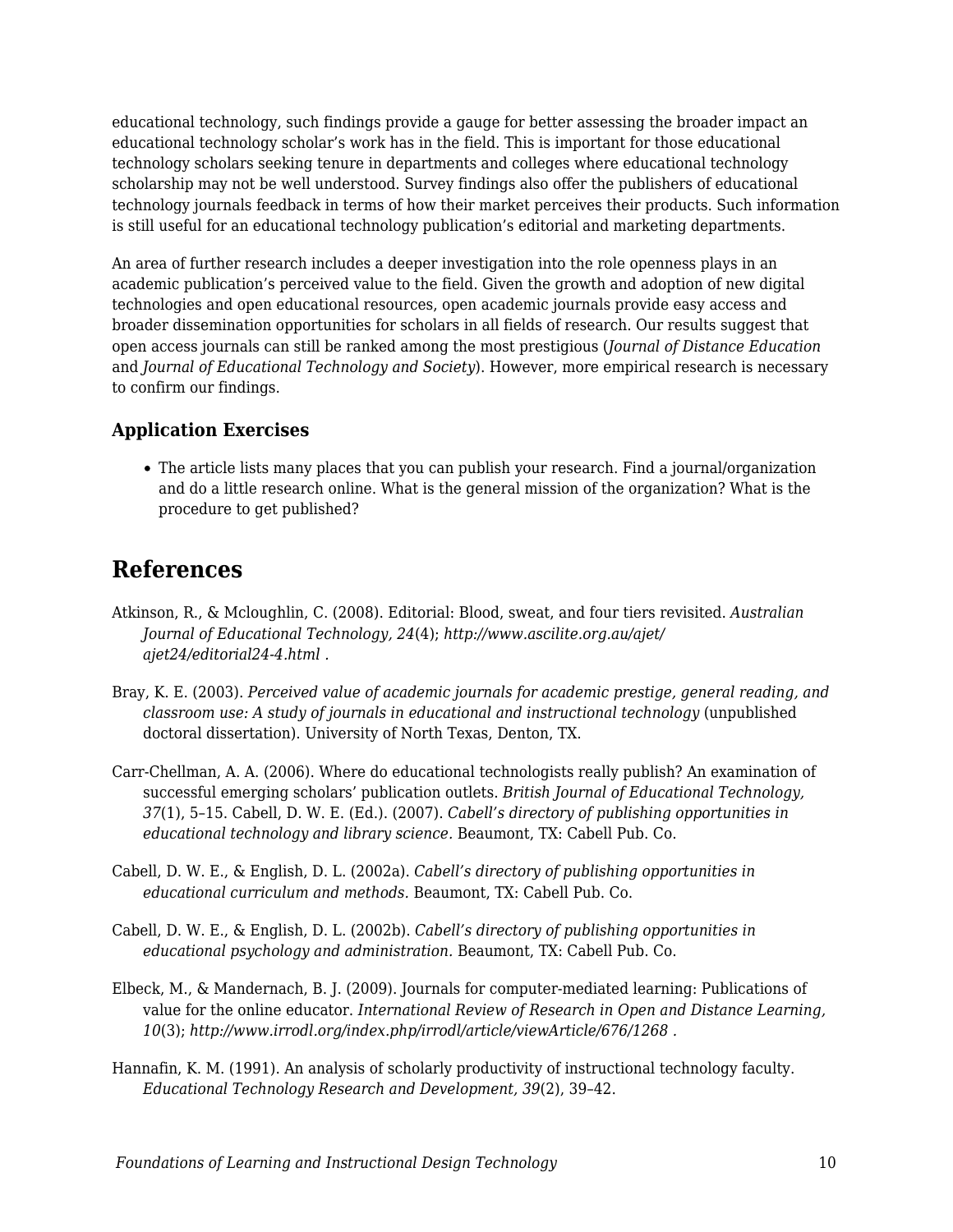- Hardgrave, B, C., & Walstrom, K. A. (1997). Forums for MIS scholars. *Communications of the ACM, 40*(11), 119–124.
- Holcomb, T. L., Bray, K. E., & Dorr, D. L. (2003). Publications in educational/instructional technology: Perceived values for ed tech professionals. *Educational Technology, 43*(3), 53–57.
- Price, R. V., & Maushak, N. J. (2000). Publishing in the field of educational technology: Getting started. *Educational Technology, 40*(4), 47–52.
- Togia, A., & Tsigilis, N. (2006). Impact factor and education journals: A critical examination and analysis. *International Journal of Educational Research, 45*(6), 362–379.

Ulrich Web. (2010). *Ulrich's Web: Global serials directory; http://.www.ulrichsWeb.com/ulrichsWeb/ .*

Web of Knowledge (2012). Journal citation report (JCR); *http://admin-apps.webofknowledge. com/JCR/JCR?PointOfEntry=Home .*

**Appendix A:** Table of Peer-Reviewed Publication Venues

*\*Ordered by academic prestige.*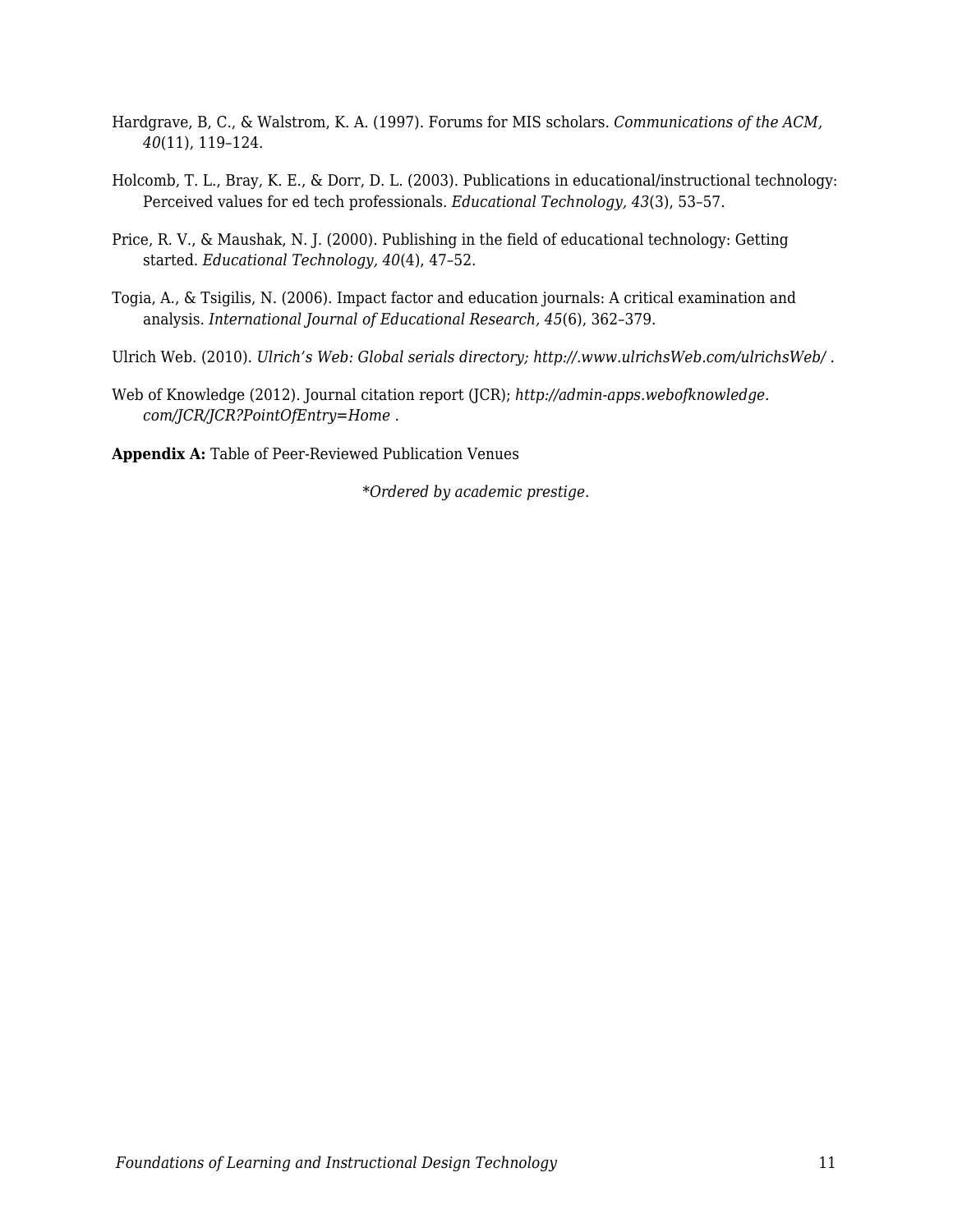| <b>Journal Name</b>                                                             | Open<br><b>Access</b> |      |       | Prestige* Visibility Acceptance Rate Impact Factor |               |
|---------------------------------------------------------------------------------|-----------------------|------|-------|----------------------------------------------------|---------------|
| Educational Technology Research and Development                                 | No                    | 8.63 | 94.94 | 11-20%                                             | Yes (1.081)   |
| British Journal of Educational Technology                                       | No                    | 7.52 | 92.41 | 11-20%                                             | Yes (2.139)   |
| Computers & Education                                                           | No                    | 6.59 | 89.87 | $\overline{\phantom{m}}$                           | Yes (2.617)   |
| Distance Education: An International Journal                                    | No                    | 6.05 | 83.54 | 21-30%                                             | Yes (1.000)   |
| The American Journal of Distance Education                                      | No                    | 6.05 | 82.28 | 11-20%                                             | No            |
| Journal of Research on Technology in Education                                  | No                    | 6.03 | 82.28 | 11-20%                                             | No            |
| Journal of Computing in Higher Education                                        | No                    | 5.92 | 87.34 | 21-30%                                             | No            |
| Journal of Distance Education                                                   | Yes                   | 5.84 | 84.81 | $\overline{\phantom{m}}$                           | No            |
| Journal of Educational Technology and Society                                   | Yes                   | 5.75 | 81.01 | 11-20%                                             | Yes $(1.066)$ |
| Cognition and Instruction                                                       | No                    | 5.68 | 78.48 | 11-20%                                             | Yes (1.885)   |
| Journal of Educational Computing Research                                       | No                    | 5.65 | 78.48 | 11-20%                                             | Yes (0.561)   |
| <b>Instructional Science</b>                                                    | No                    | 5.61 | 77.22 | 21-30%                                             | Yes $(1.473)$ |
| Journal of Technology and Teacher Education                                     | No                    | 5.57 | 81.01 | 15%                                                | No            |
| TechTrends                                                                      | No                    | 5.52 | 88.61 | 35%                                                | No            |
| Human-Computer Interaction                                                      | No                    | 5.46 | 77.22 | $\overline{\phantom{0}}$                           | No            |
| Quarterly Review of Distance Education                                          | No                    | 5.44 | 79.75 | $\overline{\phantom{a}}$                           | No            |
| Australasian Journal of Educational Technology                                  | Yes                   | 5.23 | 84.81 | 31%                                                | Yes (1.655)   |
| International Review of Research in Open and Distance Learning                  | Yes                   | 5.05 | 75.95 | 11-20%                                             | No            |
| Journal of Educational Multimedia and Hypermedia                                | No                    | 5.03 | 79.75 | 11-20%                                             | No            |
| Association of the Advancement of Computing in Education Journal                | No                    | 4.99 | 82.28 | 11-20%                                             | No            |
| Performance Improvement Quarterly                                               | No                    | 4.99 | 72.15 | $\overline{\phantom{0}}$                           | No            |
| Journal of Instructional Science and Technology                                 | Yes                   | 4.81 | 70.89 | 21-30%                                             | No            |
| Journal of Asynchronous Learning Networks                                       | No                    | 4.76 | 77.22 | 21-30%                                             | No            |
| Journal of Computer-Mediated Communication                                      | Yes                   | 4.71 | 75.95 | $\overline{\phantom{a}}$                           | Yes (1.958)   |
| Memory and Cognition                                                            | No                    | 4.71 | 68.35 | $\overline{\phantom{a}}$                           | Yes (1.797)   |
| Journal of Computer Assisted Learning                                           | No                    | 4.55 | 77.22 | $\overline{\phantom{a}}$                           | Yes $(1.250)$ |
| Canadian Journal of Learning and Technology                                     | Yes                   | 4.54 | 75.95 | 34%                                                | No            |
| Contemporary Issues in Technology and Teacher Education                         | Yes                   | 4.52 | 77.22 | 21-30%                                             | No            |
| Internet and Higher Education                                                   | No                    | 4.51 | 75.95 | 21-30%                                             | No            |
| Journal of Digital Learning in Teacher Education (formerly JCTE)                | No                    | 4.41 | 70.89 | $\overline{\phantom{a}}$                           | No            |
| Performance Improvement Journal                                                 | No                    | 4.39 | 68.35 | $\overline{\phantom{a}}$                           | No            |
| Computers in Education Journal                                                  | No                    | 4.37 | 73.42 | $\overline{\phantom{a}}$                           | No            |
| Contemporary Educational Psychology                                             | No                    | 4.24 | 68.35 | 11-20%                                             | Yes (1.928)   |
| Innovate: Journal of Online Education                                           | No                    | 4.17 | 77.22 | 26%                                                | No            |
| Computers in Human Behavior                                                     | No                    | 4.14 | 64.56 | $\overline{\phantom{a}}$                           | Yes (1.865)   |
| International Journal of Instructional Technology and Distance Learning         | Yes                   | 4.10 | 68.35 | $\overline{\phantom{a}}$                           | No            |
| Journal of Educational Technology Systems                                       | No                    | 3.82 | 62.03 | 70%                                                | No            |
| Journal of Online Learning and Teaching                                         | Yes                   | 3.82 | 64.56 | 45%                                                | No            |
| Journal of Technology Education                                                 | Yes                   | 3.78 | 64.56 | $\overline{\phantom{a}}$                           | No            |
| International Journal on E-Learning                                             | No                    | 3.77 | 62.03 | 11-20%                                             | No            |
| <b>Educational Media International</b>                                          | No                    | 3.64 | 63.29 |                                                    | No            |
| Electronic Journal of E-Learning                                                | Yes                   | 3.59 | 64.56 | 50%                                                | No            |
| Online Journal of Distance Learning Administration                              | Yes                   | 3.58 | 64.56 | 30%                                                | No            |
| Computers in the Schools                                                        | No                    | 3.54 | 64.56 | 40-50%                                             | No            |
| International Journal of Instructional Media                                    | No                    | 3.53 | 60.76 | $\overline{\phantom{m}}$                           | No            |
| Journal of Interactive Learning Research                                        | No                    | 3.47 | 56.96 | $\overline{\phantom{a}}$                           | No            |
| Learning, Media, and Technology                                                 | No                    | 3.46 | 63.29 | $\overline{\phantom{a}}$                           | No            |
| Journal of Technology, Learning, and Assessment                                 | Yes                   | 3.34 | 60.76 | $\overline{\phantom{0}}$                           | No            |
| Electronic Journal for the Integration of Technology in Education               | Yes                   | 3.25 | 59.49 | 21-30%                                             | No            |
| Journal of Interactive Online Learning                                          | Yes                   | 3.19 | 56.96 | 11-20%                                             | No            |
| Education and Information Technologies                                          | No                    | 3.10 | 50.63 | $\overline{\phantom{a}}$                           | No            |
| Interdisciplinary Journal of e-Learning and Learning Objects                    | Yes                   | 3.06 | 50.63 | 11-20%                                             | No            |
| Journal of Interactive Media in Education                                       | Yes                   | 2.97 | 50.63 | 60%                                                | No            |
| Turkish Online Journal of Distance Education                                    | Yes                   | 2.92 | 53.16 | 60-70%                                             | No            |
| Turkish Online Journal of Educational Technology                                | Yes                   | 2.86 | 50.63 | 35-45%                                             | No            |
| Journal of Interactive Instruction Development                                  | No                    | 2.71 | 45.57 | $\overline{\phantom{a}}$                           | No            |
| Journal of Educators Online                                                     | Yes                   | 2.63 | 48.10 | 20%                                                | No            |
| Journal of Instruction Delivery Systems                                         | No                    | 2.41 | 43.04 | -                                                  | No            |
| Informing Science: The International Journal of an Emerging Transdiscipline Yes |                       | 2.37 | 40.51 | 11-20%                                             | No            |

*Foundations of Learning and Instructional Design Technology* 12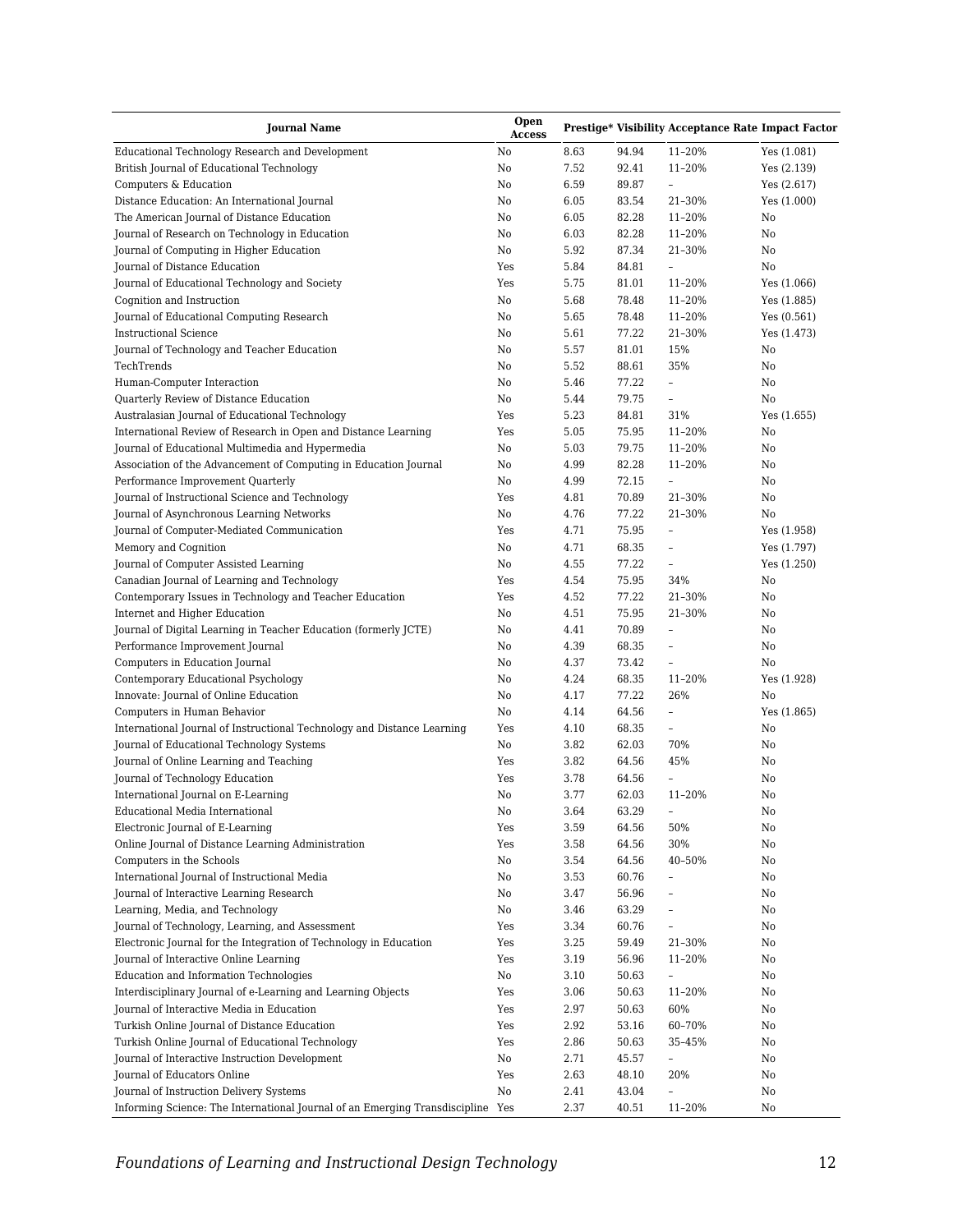### **Learn What Journal Reviewers Are Looking for**

To learn more about what journal reviewers are looking for as they review your manuscript, see this series of videos from the *[Journal of the Learning Sciences.](https://www.youtube.com/channel/UCjKXAQjz3oX2yr3eYkNJ0jw/videos)*



Please complete this short survey to provide feedback on this chapter: <http://bit.ly/WherePublish>